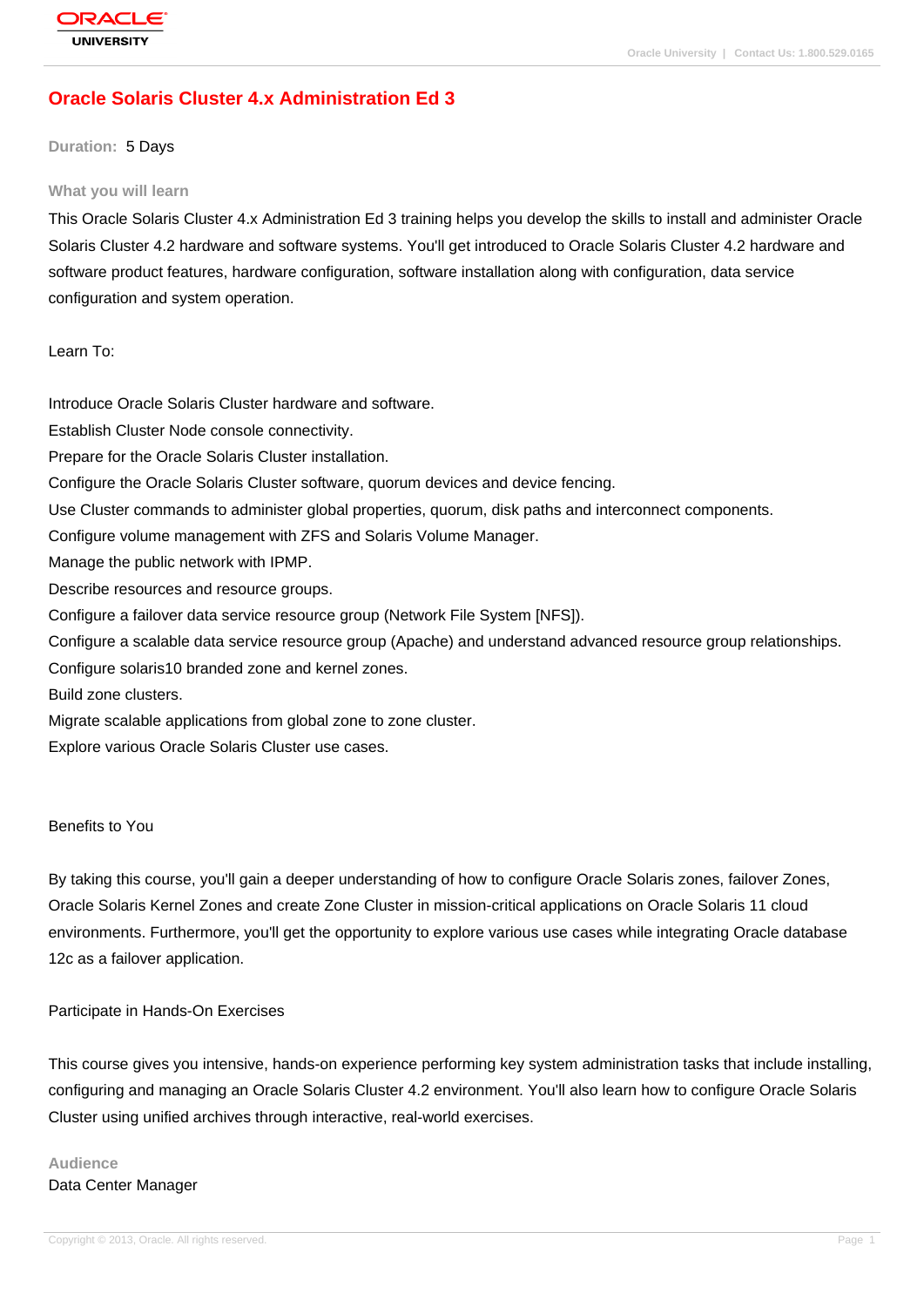#### System Administrator

**Related Training** Required Prerequisites Administer the Oracle Solaris 10/11 Operating System Manage file systems and local disk drives Manage user administration Perform system boot procedures Oracle Solaris 11 System Administration Ed 3

Oracle Solaris 11 Advanced System Administration

#### **Course Objectives**

Describe the major Oracle Solaris Cluster hardware and software components and functions

Configure access to node consoles and the cluster console software

Install and configure the Oracle Solaris Cluster software

Configure Oracle Solaris Cluster quorum devices and device fencing

Configure and use ZFS in the Oracle Solaris Cluster software environment

Configure Solaris Volume Manager software in the Oracle Solaris Cluster software environment

Create Internet Protocol Multipathing (IPMP) failover groups in the Oracle Solaris Cluster software environment

Describe resources and resource groups, configure a failover data service resource group (Network File System [NFS]), and configure a scalable data service resource group (Apache)

Configure solaris10 branded zone, build zone clusters, migrate scalable application from global zone to zone cluster, convert a scalable application to failover application in zone

#### **Course Topics**

# **Introduction to the course Overview** Course goals Course agenda Introduction Your Learning Center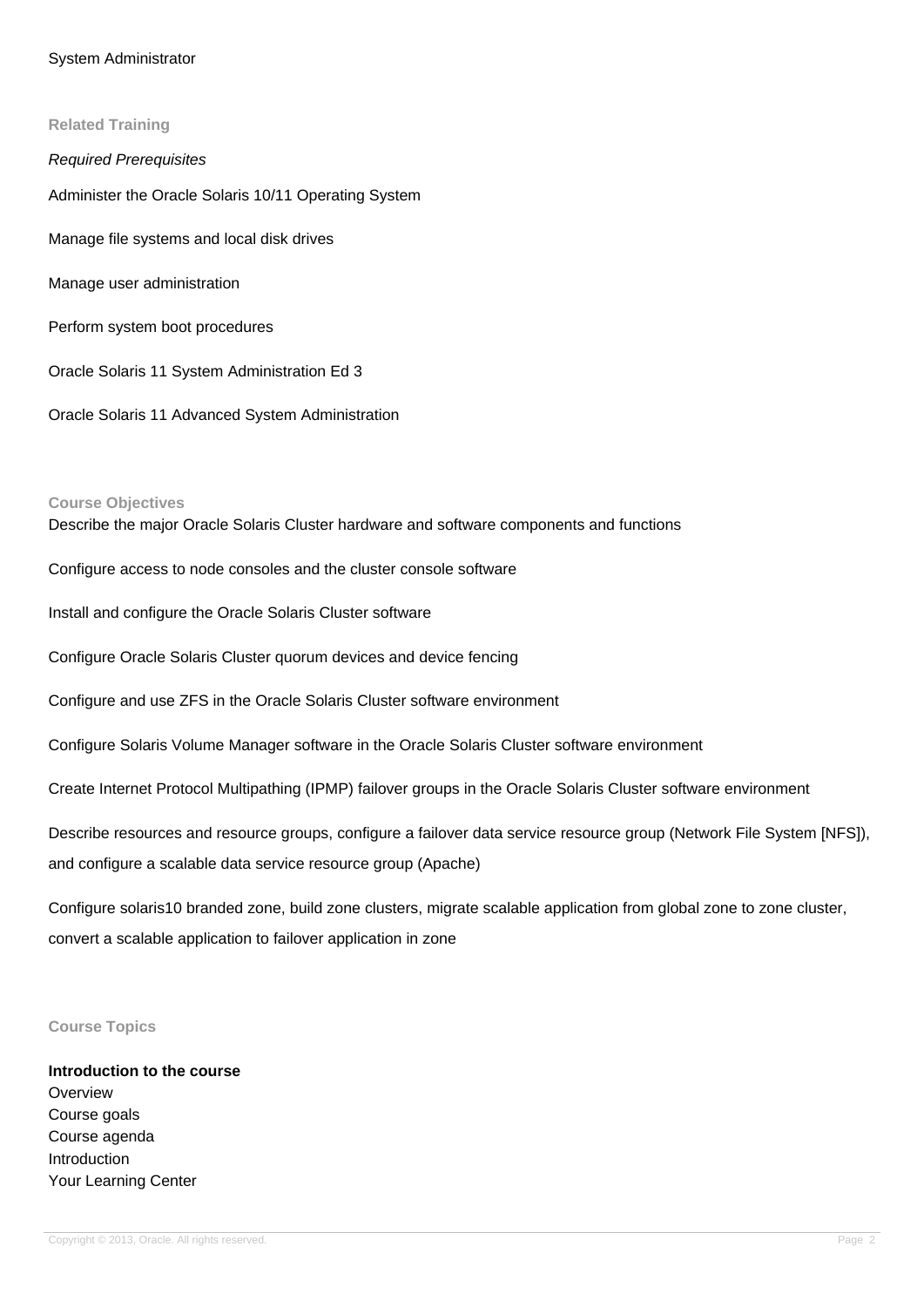# **Introducing Oracle Solaris Cluster Hardware and Software**

Describing the role of clustering as a high availability (HA) platform Explaining the Oracle Solaris Cluster hardware and software environment Describing the types of applications supported by Oracle Solaris Cluster Explaining the Oracle Solaris Cluster software HA framework

### **Establishing Cluster Node Console Connectivity**

Describing the different methods for accessing the cluster node console Installing the pconsole utility

### **Preparing for the Oracle Solaris Cluster Installation**

Describing the guidelines for planning Oracle Solaris software installation in a cluster configuration Describing the various Cluster storage topologies Describing the role of quorum votes in initializing the cluster Describing persistent quorum reservations and cluster amnesia Identifying the cluster transport interconnects for configuring the cluster Identifying the public network interfaces for a cluster configuration Configuring Shared Physical Interconnects

### **Installing and Configuring the Oracle Solaris Cluster Software**

Installing the Oracle Solaris Cluster Software Configuring the Oracle Solaris Cluster Software Identify cluster configuration scenarios Performing Post-Install Verification

### **Administering Oracle Solaris Cluster**

List commands for administering the cluster Assigning authorizations and privileges for administering the cluster Administering Cluster Global Properties Administering Cluster Nodes Administering Quorum in a cluster configuration Administering Disk Path Monitoring Administering SCSI Protocol Settings of Storage Devices Administering Cluster Interconnect components

### **Configuring Volume Management With ZFS**

Building ZFS storage pools and file systems for cluster data Creating backups for cluster data with snapshots

### **Configuring Volume Management with Solaris Volume Manager**

Describing the role of Solaris Volume Manager in disk space management Managing shared disksets in cluster environment Build volumes in shared disk sets with soft partitions of mirrors Creating Global and Failover File System Performing Solaris Volume Manager device group management

### **Managing the Public Network With IPMP**

Explain the purpose of IPMP Integrating IPMP into the Oracle Solaris Cluster software environment Monitoring an IPMP group

### **Managing Data Services, Resource Groups, and HA-NFS**